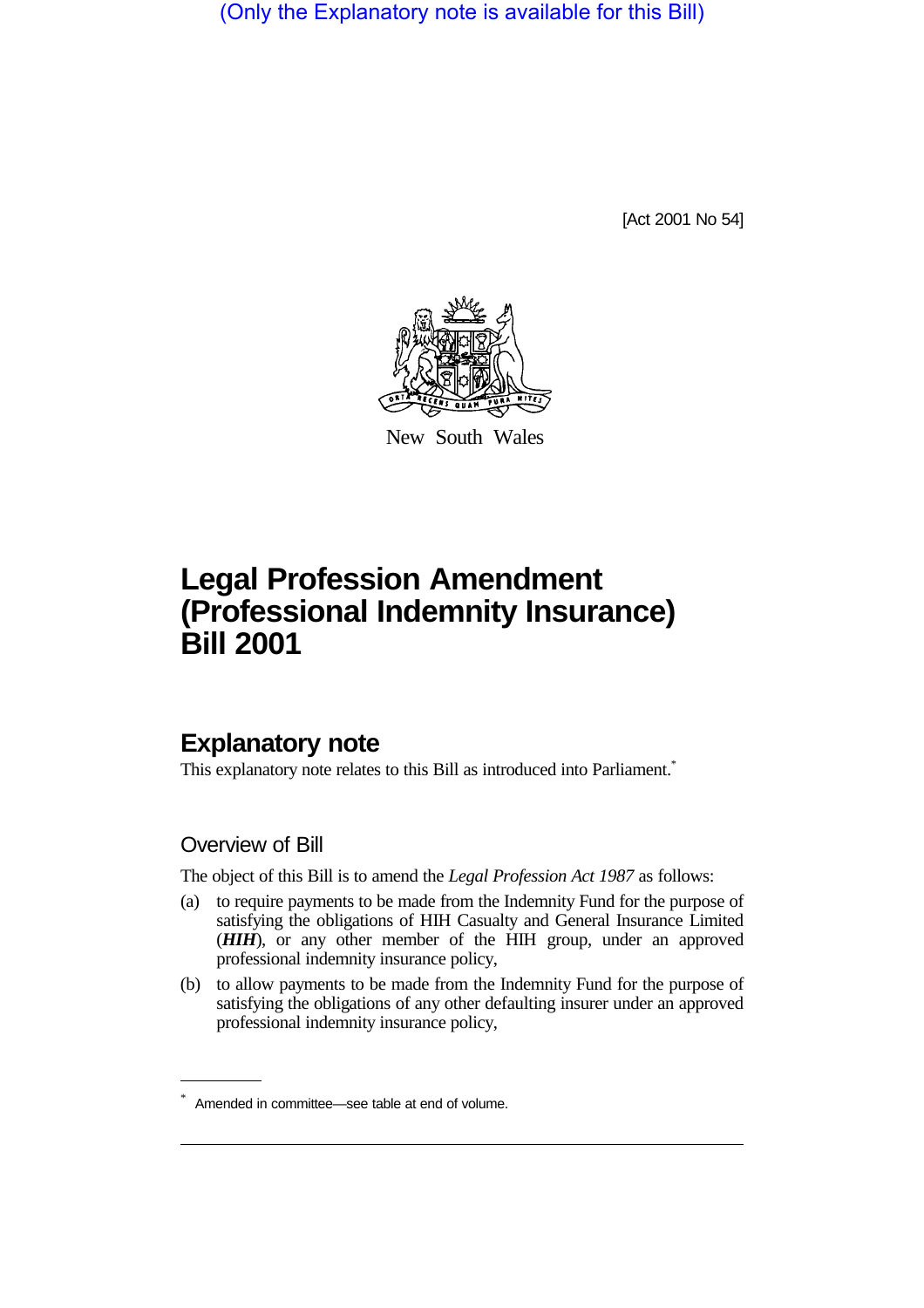Explanatory note

- (c) to allow the Attorney General to obtain advice as to the state and sufficiency of the Indemnity Fund, and other matters relating to the Indemnity Fund, from an independent investigator,
- (d) to allow the company responsible for the management of the Indemnity Fund to require different contributions to be paid to the Indemnity Fund by particular solicitors or classes of solicitors,
- (e) to require certain indemnity arrangements to be made in respect of insurable solicitors if the duration of current practising certificates held by insurable solicitors is extended beyond 30 June 2001, and to extend the regulationmaking powers conferred by the Act in connection with any change made to the duration of practising certificates,
- (f) to make other amendments of a minor, consequential or ancillary nature.

### Outline of provisions

**Clause 1** sets out the name (also called the short title) of the proposed Act.

**Clause 2** provides for the commencement of the proposed Act on 30 June 2001.

**Clause 3** is a formal provision giving effect to the amendments to the *Legal Profession Act 1987* set out in Schedule 1.

## **Schedule 1 Amendments**

#### **Arrangements relating to HIH group and other defaulting insurers**

At present, the Law Society Council cannot issue or renew a practising certificate of an insurable solicitor unless there is or will be in force in respect of the solicitor an insurance policy of a kind approved by the Attorney General. The Indemnity Fund may be used to pay the premiums in respect of that insurance policy and to "top up" the coverage provided by that insurance policy (that is, to meet the difference between the indemnity provided by the policy and the liability of any person insured under it). Insurable solicitors are required to make contributions to the Indemnity Fund.

HIH was the approved insurer in respect of the professional indemnity insurance policy that applied to solicitors for the period from 1 July 1998 to immediately before 1 July 2001. HIH, and other members of the HIH group, were approved insurers under policies that had effect before 1 July 1998. A provisional liquidator was appointed in respect of members of the HIH group on 15 March 2001.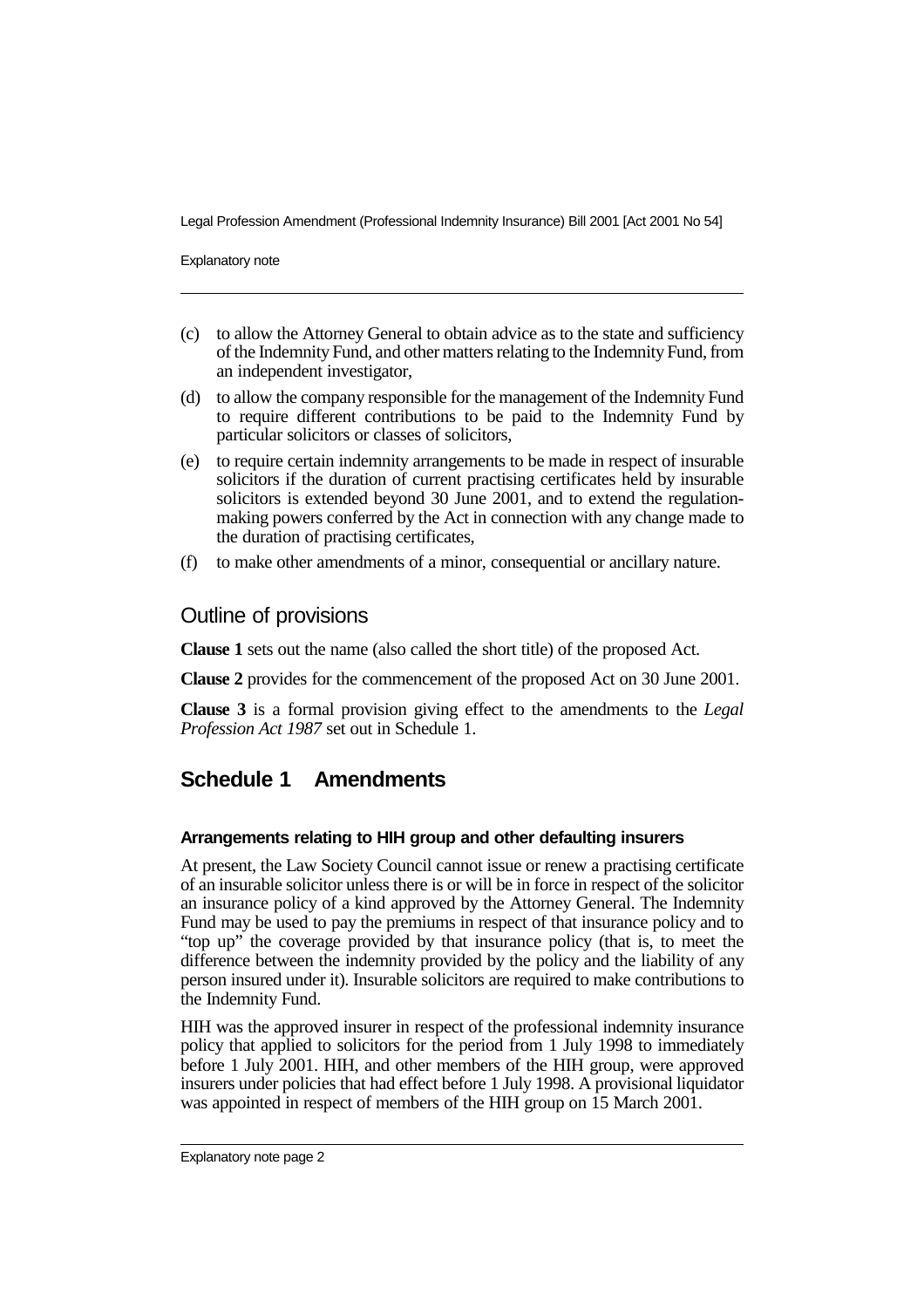Explanatory note

The amendments will require the Indemnity Fund to be used for the purpose of indemnifying persons who are insured under an HIH group insurance policy, to the extent of the indemnity provided by the insurance policy.

Payments from the Indemnity Fund will result in the company that manages the Indemnity Fund being subrogated to the rights and remedies of the insured person under the approved insurance policy in connection with the subject matter of the payment.

The company that manages the Indemnity Fund will be able to enter into agreements with an HIH group member (including with a liquidator or provisional liquidator), and an insured person, in connection with the making of payments from the Indemnity Fund.

The company will be able to require the persons insured under an HIH group policy, or formerly insured under such a policy, to pay a special annual contribution or levy to the Indemnity Fund so as to ensure that it is sufficient to meet the obligations provided for by the amendments.

The amendments will also allow the Indemnity Fund to be used, in accordance with arrangements approved from time to time by the Attorney General, for the purpose of indemnifying persons who are insured under an insurance policy that was issued or renewed by a defaulting insurer. An insurer will be considered to be a defaulting insurer if the company is satisfied that:

- (a) the insurer is unwilling or unable to meet any claims or other liabilities under the approved insurance policy, or
- (b) a liquidator or provisional liquidator has been appointed in respect of the insurer, or
- (c) the insurer has been dissolved.

See **Schedule 1 [8]** and **[12]**. **Schedule 1 [1]**, **[4]**, **[5]**, **[13]** and **[15]** are consequential amendments.

#### **Independent investigation of Indemnity Fund**

The amendments will allow the Attorney General to appoint an appropriately qualified person to conduct an investigation into the state and sufficiency of the Indemnity Fund, and other matters relating to the Indemnity Fund. The investigator will have power to require information or other records in connection with the investigation. A report is to be made to the Attorney General following the investigation. The reasonable costs of the investigation are payable from the Indemnity Fund.

#### See **Schedule 1 [7]** and **[14]**.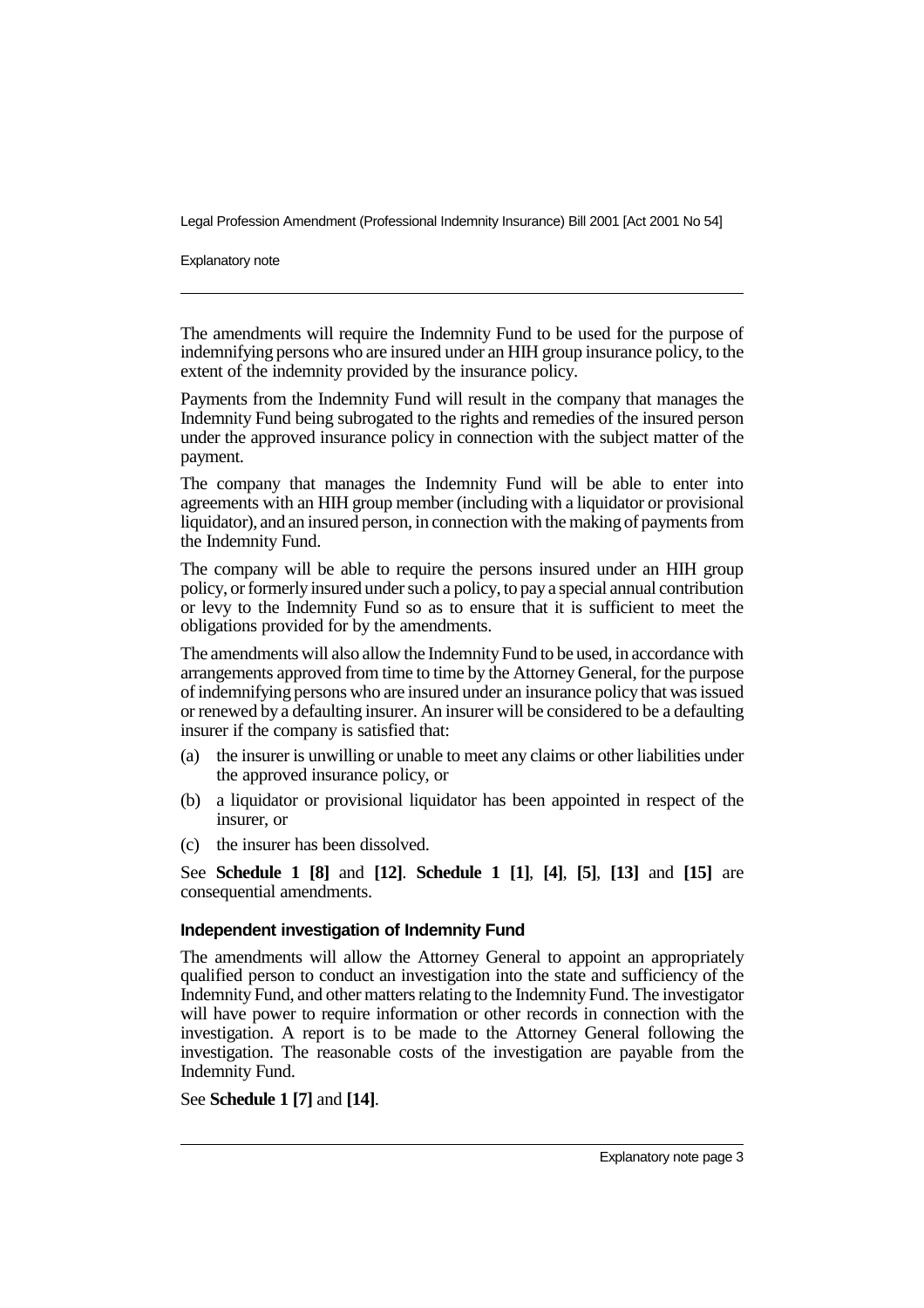Explanatory note

#### **Contributions to Indemnity Fund**

At present, the company that manages the Indemnity Fund determines the contributions payable to the Indemnity Fund by insurable solicitors. The company may make different determinations in respect of particular classes of solicitors. The amendments will allow the company to make a different determination in respect of a particular solicitor (or class of solicitors).

See **Schedule 1 [9]**.

#### **Arrangements relating to extensions of practising certificates**

Section 36 of the Act provides that practising certificates are to be renewed on 1 July each year or another date specified by the regulations. The amendments contain transitional arrangements that will have effect if a regulation is made that specifies another date (that is, a date other than 1 July) for the renewal of practising certificates held by insurable solicitors.

The purpose of the amendments is to ensure that, if the duration of current practising certificates is extended as a result of such a change to the renewal date, suitable indemnity arrangements are made in respect of insurable solicitors for the extension period. The Law Society will not be able to issue a practising certificate to an insurable solicitor that will be in force for the next practising period (or any part of that period) unless suitable indemnity arrangements have been made in respect of the extension period (that is, unless an approved insurance policy has effect in relation to the extension period or solicitors will be indemnified under an agreement entered into with the Attorney General to use the Indemnity Fund for that purpose). The agreement with the Attorney General must include requirements as to the contributions and other levies payable to the Indemnity Fund, so as to ensure that the Indemnity Fund is sufficient to meet the purposes for which it may be used.

The amendments to section 36 will also authorise the regulations:

- (a) to specify the period in which renewed practising certificates remain in force, and
- (b) to make other savings and transitional provisions consequent on a change being made to the renewal date for practising certificates.

See **Schedule 1 [2]**, **[3]** and **[16]**. **Schedule 1 [6]** is a consequential amendment. **Schedule 1 [18]** contains transitional provisions.